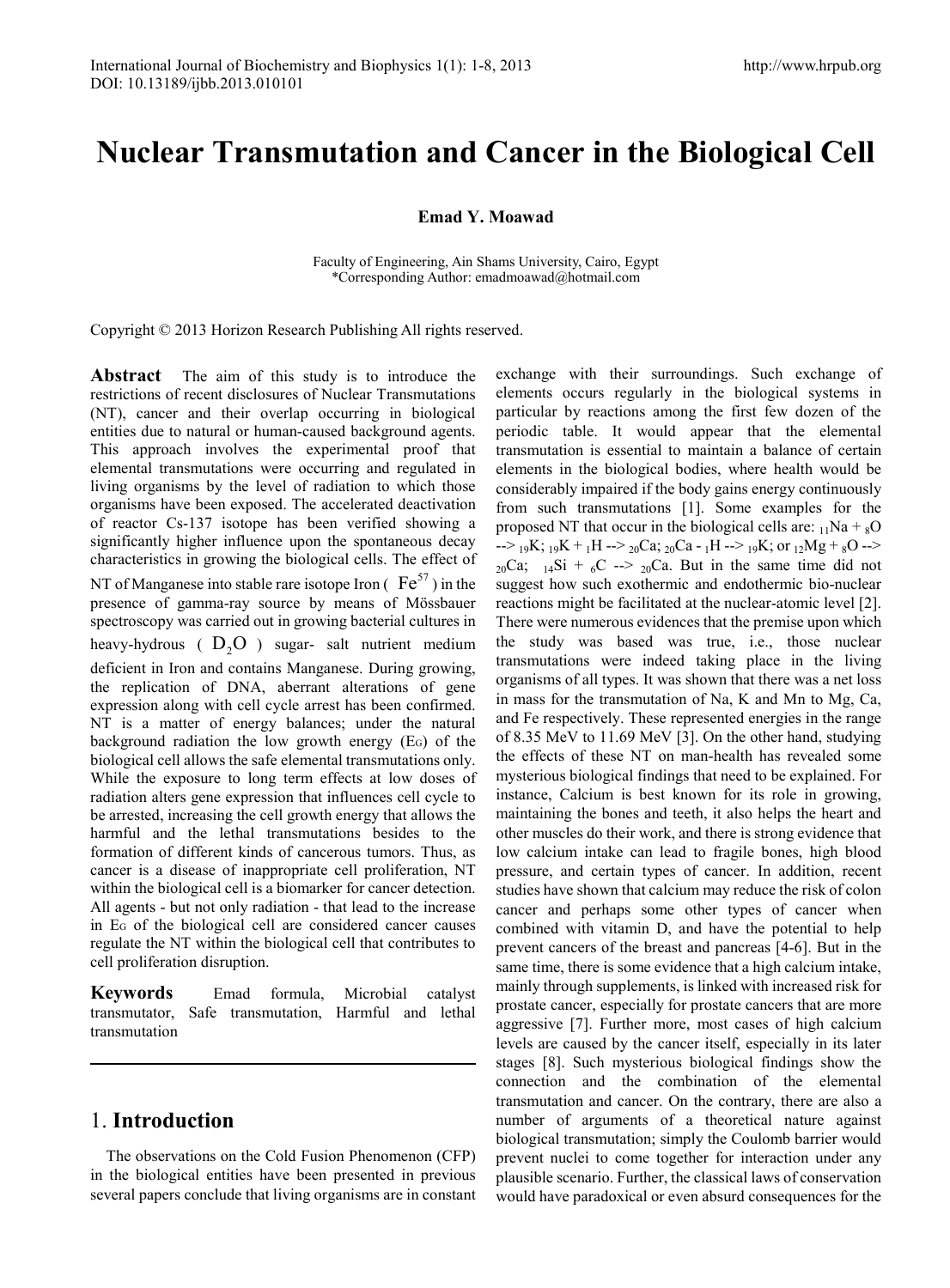whole system of nature contradicts what have settled by theoretical physics, and experimentally confirmed. This approach introduces a model which is neither against physicists nor biologists points of view. As the possibility of bio-transmutation is inferred from studying NT at low temperature in metallic and hydrocarbon materials [9], some recent experiments were done to prove the CFP in the biological cultures by too much similar method to that done to prove CFP in metallic and hydrocarbon materials. Thus, current thesis explains and discusses CFP and its probable mechanism in bio-systems, from a point of view that NTs in these various materials should have common causes, and consequently have at least some related results. Furthermore, it introduces the bio-effect of the NT on the biological cell along with their accompanied genetic alterations that if severed induce cancer, to investigate the connection of the NT, cancer, and their overlap. Hereby, current approach assesses the NT classification according to their risks on man health, and provides the missing part to investigate all effects of the Human-caused background.

# **2. Methods and materials**

Some of the elements which were definitely proved to be transformed naturally in biological bodies by Louis Kervran and confirmed by Goldfein, S. were sodium to magnesium, Potassium to calcium, and manganese to iron, whereas their nuclear reactions are proposed to be done by neutron capture followed by beta decay as follows;  $^{23}_{11}$ Na+n  $\rightarrow$   $^{24}_{11}$ Na<sup>\*</sup>  $\rightarrow$   $^{24}_{12}$ Mg+e<sup>-</sup>+ $v_{e*}$ <sub>,</sub>  $^{39}_{19}$ K+n  $\rightarrow$   $^{40}_{19}$ K<sup>\*</sup>  $\rightarrow$   $^{40}_{20}$ Ca+e<sup>-</sup> + $v_{e}$ <sup>\*</sup>,  ${}^{55}_{25}$ Mn+n →  ${}^{56}_{25}$ Mn<sup>\*</sup> →  ${}^{56}_{26}$ Fe+e<sup>-</sup>+ ${}^{1}$ <sub>Le</sub> \*</sup> [1, 3]. Such

nuclear reactions illustrate the role of background thermal neutrons as an energetic radiation source to increase the Gamow factor that is responsible for penetrating Coulomb barrier between two nuclei. The background neutrons that collide with biological bodies in which "Mg adenosine triphosphate (Mg ATP)" the energy producer that lies in the mitochondrion of the cell acts as a condensed cyclotron on a molecular scale or a biological particle accelerator catalyses NT by providing the collided neutron enough energy to react with an element in the cell [3,9]. Furthermore, many experiments have been conducted by different schools of researching to confirm the role of radiation in the NT in biological cultures; Vysotskii, V., et al. showed successful experiments on utilization of high-activity wastes in the process of transmutation in growing microbiological cultures in which Barium has been transformed to samarium  $Ba^*_{140} + C_{12} = Sm_{152} + \Delta E_{(A E = 8.5 \text{ MeV})}$  [10], followed by another experiment to accelerate the

deactivation of Reactor Cs-137 Isotope in growing biological cells [11]. Similar experiments have been carried out by N.A. Reiter and Dr. S.P. Faile confirmed accelerated deactivation of radioactive thorium in growing fungi [12,

13].

#### **2.1. Biological condition & Radiation levels**

In 1962 Louis Kervran concluded in his book Biological Transmutations [1] that "It is obvious, for example, that special procedures should be applied for the measurements related to energy balances. These measurements are very complicated. Known calorimetric methods cannot be applied, because neutrinos intervene, as we are here in the domain of weak interactions. Neutrinos interact only very seldom with matter, A large part of the energy is carried away under a virtual form, so to speak. It goes through space without affecting our senses or our measurement instruments. How can we measure it? The future alone will tell" No information has been discovered to know the energy required for these reactions to occur and, thus whether there would be a net gain of energy or not. By 2010 Emad Y. Moawad,

showed that, the decaying energy of the nucleus of the

radionuclide is

$$
E_{\text{Decay}} = \ln\left(\left(\ln\left(\frac{dA}{dN}\right)\right)^{2}\right) \text{Emad} =
$$

$$
\ln\left[\left(\ln\frac{\ln 2}{t_{1/2 \text{.Radionucide}}}\right)^{2}\right] \text{Emad} \quad (1.1) \text{ [14-19], while the}
$$

growth energy (EG) of the biological cell of the growing biological culture is

$$
E_G = \ln\left(\left(\ln\left(\frac{dG}{dC}\right)\right)^2\right) \text{Emad} = \ln\left[\left(\ln\frac{\ln 2}{t_D}\right)^2\right]
$$

Emad  $(1.2)$  [14-19], where A is the activity of the radionuclide and N is the number of undecayed nuclei at any one time, G is the activity of the biological culture ln2 ×t

 $t_D$  $\mathbf 0$  $G = G_0 \times e^{t_D}$ , to is the cell doubling time, C is the number of biological cells at any one time, while Emad is a variable unit for measuring these energies. This result differs from one element to another depending on the mass number of that element, according to the following formula:

$$
Emad = \frac{c^2}{e} \times (mass number)
$$
\n
$$
1 + \frac{1 - ln \left( ln \left( \frac{ln2}{t_1 / 2. \text{Radionuclide}} \right) \right)^2}{ln \left( \frac{max number}{t_1 / 2. \text{Radionuclide}} \right)} \right)} \text{MeV}
$$

(1.3) [14-19]. While the Emad unit of the biological cell is considered identical to that of the nucleus of 131I as it is the commonest safely used radionuclide in therapies. Consequently the Emad unit of the biological cell can be derived by substituting the mass number of 131I and its half-life in seconds in the converting formula  $(1.3)$  to obtain that  $\text{Emad}_{\text{Bio.Cell}} = \text{Emad}_{1311} = 23234.59 \text{ MeV}$  (1.4) [14-19]. Hence the domain of the EG function starts from the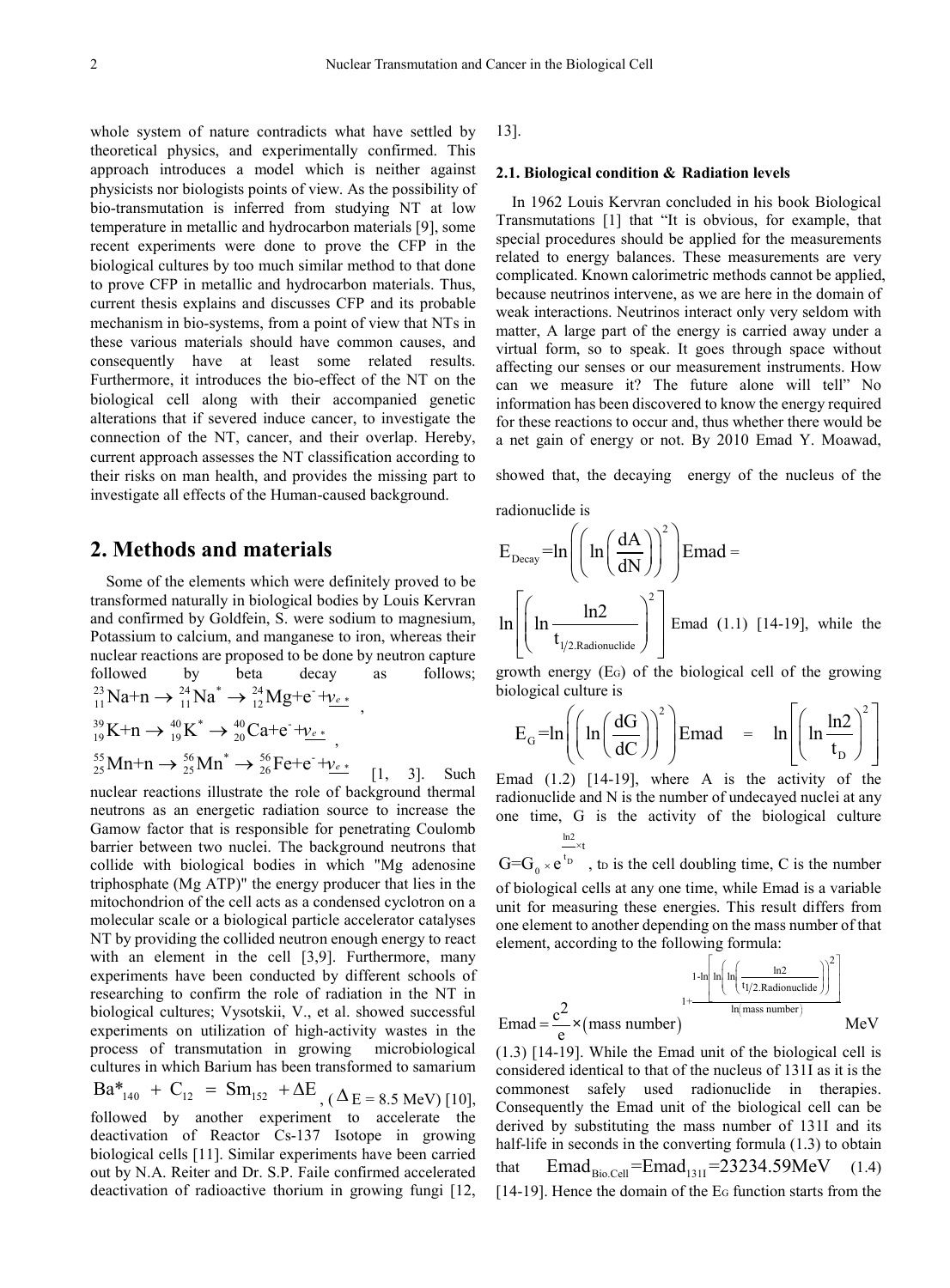value that gives a positive range, as normal for all types of

energies then 
$$
E_G > 0 \Rightarrow \ln \left[ \left( \ln \frac{\ln 2}{t_D} \right)^2 \right] > 0
$$
  
\n
$$
\Rightarrow \left[ \left( \ln \frac{\ln 2}{t_D} \right)^2 \right] > 1 \Rightarrow \left( \ln \frac{\ln 2}{t_D} \right) < -1
$$
\n
$$
\Rightarrow \frac{\ln 2}{t_D} < \frac{1}{e} \Rightarrow t_D > \ln 2 \times e \quad \text{sec (1.5), which is the}
$$

biological condition for existing EG per cell for all living organisms. Or in other words the doubling time that achieves E<sub>G</sub> per cell for all living organisms is t<sub>D</sub> >  $\ln 2 \times e$  sec (1.884169385 sec). This study investigates the relationship between the EG of the biological cell, and the net gain of energy of the NT reactions that happen inside it. Hereby this approach posits that EG of the biological cell regulates such reactions that may occur inside it. Thereby, the net energy gained from NT reaction inside a cell should be less than the cell EG. Moreover, occurrence of NT in the biological culture would be possible, if its total net energy gained does not exceed the total EG of that culture.

#### **Natural background radiation**

Natural background radiation NBR comes from two primary sources: cosmic radiation and terrestrial sources. The worldwide average background dose for a human being is about 2.0 millisievert (mSv) per year [20]. This exposure is mostly from cosmic radiation and natural radionuclide in the environment, affecting outer cells of live species more than the inner ones, which is clear when high doses to radiation workers would redden the skin (erythema). Accordingly, the exposure to NBR dose of 2 mSv by outer cells (about 1 %) of adult (70 kg), is equivalent to  $E_{NRB}$  = 1.2484MeV/Cell, converted as shown in Eqt (1.4) to  $E_{NRR} = 0.0000538132$ Emad /Cell (1.6). This level of NBR expresses the standard level that settled by this approach for the natural biological cell where this is far greater than human-caused background radiation exposure, which in the year 2000 amounted to an average of about 5 μSv per year from historical nuclear weapons testing, nuclear power accidents and nuclear industry operation combined, and is greater than the average exposure from medical tests, which ranges from 0.04 to 1 mSv per year. Consequently, from Eqt (1.6) it is clear that, all living organisms will be affected normally by the environmental standards for NBR effects, and it can be deduced that the natural (healthy) cell E<sub>G</sub> is  $E_{NRB}$ =0.0000538132Emad that corresponds to 1.2484MeV/Cell.

#### **Low Dose Radiation (LDR) effects**

The observational evidence for radiation-induced cancer in humans comes largely from the exposure to effects at low doses. However, for the setting of environmental standards and for gauging the consequences of exposures routinely received by the general public, the most important doses are relatively small doses received over long periods of time. Several official organizations e.g. the Committee on the Biological Effects of Ionizing Radiations of the National Research Council (BEIR) have settled these consequences [20]. Taking the dose-rate effectiveness factor, DREF into account, as well as other minor differences in the estimates, an overall consensus estimate for low doses and low dose rates is: risk of eventual fatal cancer: 0.05 per Sv (0.0005 per rem). This risk factor can be taken to apply to an "average person" but in its most precise form applies to a general population. Consider a population of 100,000, with a representative distribution by age and sex. Then, for example, if each person receives a 20 mSv dose, the collective exposure is 2000 person-Sv and the calculated number of excess eventual cancer deaths is 100[20]. Accordingly, the exposure to Low-Dose Radiation (LDR) of 20 mSv by outer cells (about  $1 \frac{9}{0}$ ) of adult (70 kg), is equivalent to  $E_{LDR}$  =12.484 MeV/Cell, converted as shown in Eqt (1.4) to  $E_{LDR}$  = 0.000538132 Emad /Cell (1.8). Accordingly, it is clear that, all living organisms will be affected by the environmental standards for LDR effects as their cell EG is higher than that of the LDR has been settled by the BEIR [21]. With respect to the experiment conducted by Vysotskii, V., et al. on utilization of high-activity waste in the process of transmutation in growing associations of microbiological cultures in which Barium transformed to Samarium Ba $*_{140}$  + C<sub>12</sub> = Sm<sub>152</sub> +  $\Delta E$ , ( $\Delta E$  = 8.5 MeV) [10], from Eqts (1.6) and (1.8) it can be deduced that, the transmutation of Barium into Samarium occurs in the biological cells of growth energy above the NRB effects but less than the LDR effects.

#### **Maximum Tolerated Dose (MTD) in radiotherapy**

O'Donoghue et al. showed that the sizes of individual administrations were set by the requirement that the whole-body burden of radioactivity must not exceed 1.1 GBq (30 mCi) 1311[22]. Accordingly, the exposure of adult (70 kg) to this maximum tolerated dose [MTD] corresponds to  $E_{\text{MTD}}$  = 15.3 MeV/Cell, converted as shown in Eqt (1.4) to  $E_{\text{MTD}}$  = 0.000658485 Emad /Cell (1.10). Consequently, from Eqts  $(1.6)$ ,  $(1.8)$ , and  $(1.10)$  it can be deduced that safe or harmless transmutation in the human cell, whose energy is less than 0.000538132 Emad or 12.484 MeV. By exceeding this limit the probability of inducing cancer increases gradually until reaching the maximum tolerated energy level of 0.000658485 Emad or 15.3 MeV. Hereby, this approach considers the transmutation whose occurrence results in an energy gain greater than the MTD a lethal one for the human cell.

## **2. Experimental Proofs**

### **2.1 Accelerated Deactivation of Reactor Cs-137 Isotope in Growing Biological Cells [11]**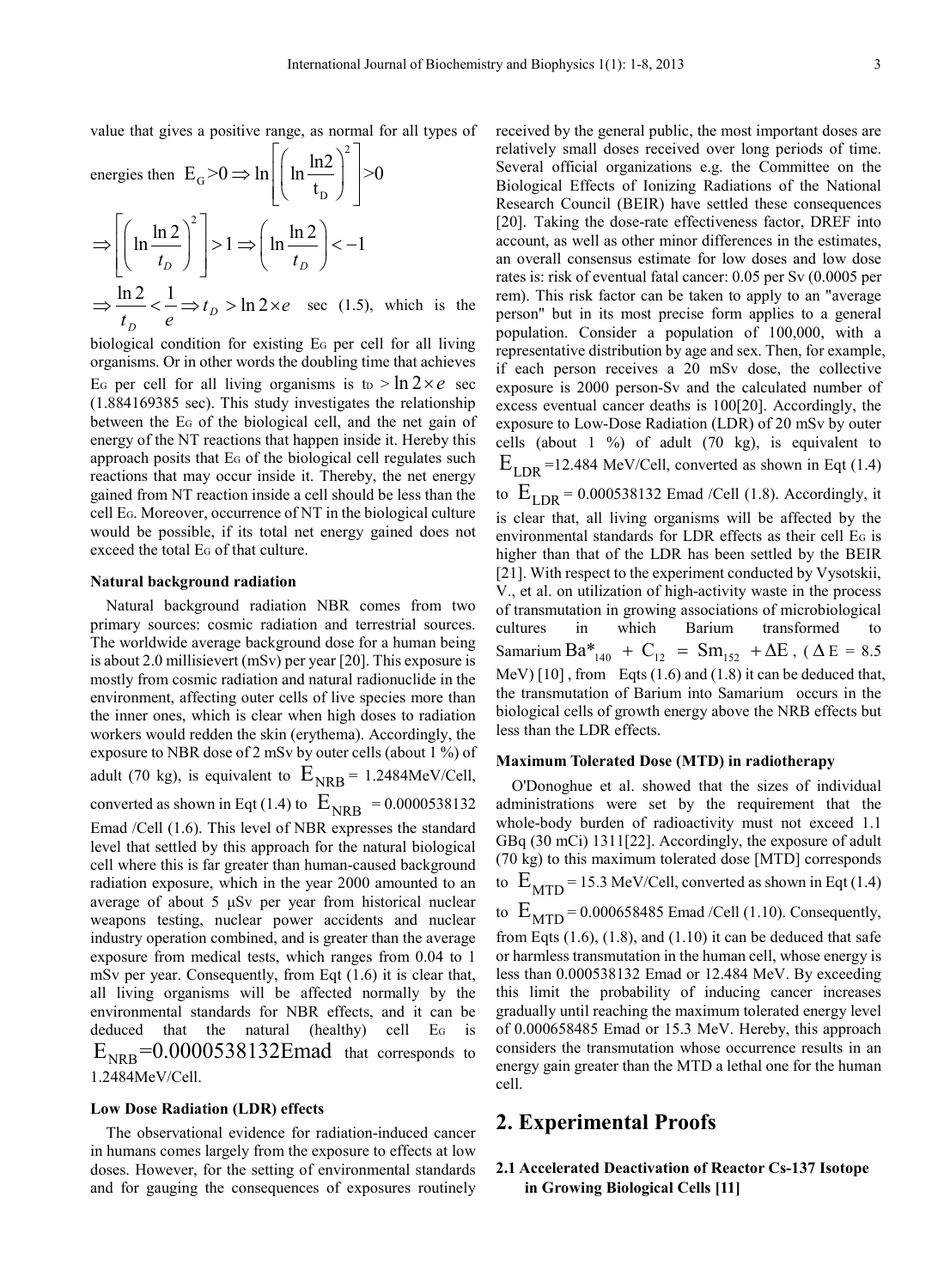A successful experiment on utilization of high-activity waste in the process of transmutation in growing associations of microbiological cultures was carried out lately by Vysotskii, V., et al. [10, 11] In those experiments "microbial catalyst-transmutator (MCT) with mass about 1 g  $(1 \times 10^7 \text{ Cells})$  was placed in the glass flasks with 10 ml of water were extracted from the active zone of an atomic reactor. The water contained reactor isotope Cs-137 with initial activity about  $1.46 \times 10^{-7}$  Curie/L on the 10th day after extraction of water from the active zone of the nuclear reactor. In control experiments the same radioactive water but without MCT was used. The cultures were grown at the temperature  $25^{\circ}$ C. Activity of all closed flasks has been measured every 7 days by amplitude Ge detector. The results of controlled influence on gamma-radioactivity of different isotopes in different biochemical compositions are reported. The accelerated deactivation of Cs-137 isotope was observed! Speeded up decay of Cs-137 isotope in all experiments with MCT and with the presence of different additional salts during more 100 days has been observed. In control experiment (flask with active water) the law of decay was "usual" and the life-time was about 30 years. The most speeded up decay of Cs137 isotope with life-time of 310 days (accelerated by 35 times) was observed at the presence of Ca salt [11]. Results of this experiment show that enough Cs‐137 were lost anomalously, and then one can tell from the reduction in the strength of the gamma emission that Cs-137 life-time decreased exponentially from 30 years to 310 days along time of experiment (130 days) [11]. Consequently, amount of decayed energy increased anomalously, from 2.27593?  $0^{-6}E_{0.}$ <sub>6.6137</sub> to 2.52241?  $0^{-1}E_{0.}$ <sub>6.6137</sub>. This means that it is possible to achieve significantly higher influence upon the spontaneous decay characteristics under circumstances of the NT in MCT. In the same time, internal adaptation of the association for such aggressive effects demands the existence of some time that is necessary for mutagene change of 5-10 generations that corresponds to several days. Thereby the MCT doubling time is between

 $\frac{10}{5 \rightarrow 10}$  = 4/3 days. Since, it is believed that cell hypoxia

contributes significantly to resist traditional chemical disinfection. This happens for at least two reasons: First, most agents cannot penetrate beyond 50−100 micrometers from capillaries [23], therefore never reaching the cells in the hypoxic regions. Second, the lower nutrient and oxygen supply to cells in the hypoxic zones causes them to divide more slowly than their well-oxygenated counterparts. Therefore, hypoxic cells exhibit greater resistance to chemical treatments, as well as radiation that targets rapidly dividing cells or requires oxygen for efficacy [24-27]. Consequently, from Eqt (1.2) the work done against the biological culture growth can be calculated as the total EG of the hypoxic cells, as follows: if the percentage of the hypoxic

cells is h %, then  $\boldsymbol{0}$ 0  $(10^2$ r C  $W_r = -h\% \int ln \left( ln \frac{dG}{dE} \right)^2 dC$  $\int_{C_0}^{0} \ln\left(\ln \frac{dG}{dC}\right)^2 dC$  [21]

$$
\Rightarrow W_{BC} = \ln \left( \ln \frac{dG}{dC} \right)^2 \times C_0 \times h\% \text{Emad where, } C_0 \text{ is the}
$$

initial number of the biological cells, h is the percentage of

the hypoxic cells, and 
$$
\ln\left(\ln\left(\frac{dG}{dC}\right)^2\right)
$$
 is the biological

culture growth energy/cell in Emad units. Accordingly, the EG of the MCT can be calculated by knowing its doubling time( to )which is equal to  $4/3$  days, while percentage of hypoxic cells (h %) is on average of 10%, then the  $E<sub>G</sub>$  are equivalent to 4.973299917 Emad, which can be converted as shown in Eqt (1.4) to 1.8484 Joule. While the accumulated released energy from  $1.46 \times 10^{-7}$  Ci of Cs-137 was 1.3952 J which is less than the EG of the MCT (1.8484J) to conclude the necessary condition for inducing transmutation in the biological cultures; the total decay energy of the nuclear transmutation should be less than the EG of the biological culture.

#### **2.2. Transmutation of Manganese into Iron in Various Materials (Plants, Bacterial Culture, and Metallic Materials), and Increasing Risks of Carcinogenesis**

Louis Kervran [1] showed that some plant families can transform manganese into iron. The reaction may be reversed in other plants and in other soils. The reaction is as follows:  $Mn^{55} + H^1 \gg Fe^{56}$ . This reaction gives mass loss =  $[54.938\,05030+$  1.007 825 19 - 55.934 936 3] = 0.010 939 19 a.m.u [3] interpreted into net gain energy corresponds to 10.18 MeV, higher than NBR effects but less than that of LDR. Accordingly, this transmutation is harmless as it is considered within the tolerated limits. As studying the possibility of bio-transmutation is inferred from studying Nuclear Transmutation (NT) at low temperature in metallic [9], some recent experiments were done to prove the CFP in the biological cultures by too much similar method to that done to prove CFP in metallic and hydrocarbon materials; As same as Matthew Trainer showed that Neutron Transmutation Doping (NTD) process induces low energy NT of Manganese into Iron in metallic materials[28], as Vysotskii, V., et al. carried out experiments showed the same Low-Energy NT of Manganese into Iron in growing bacterial cultures[29]. Matthew Trainer showed that Neutron Transmutation Doping (NTD) process induces low energy NT as a result of the capture of slow (thermal) neutrons, where the material is irradiated with a neutron flux in a reactor. Stable and unstable isotopes are produced; the unstable isotopes undergo further transmutations usually accompanied by emission of radiation. Irradiation of a tantalum capacitor with neutrons for 24 h results in transmutations in the manganese dioxide ( $\beta$  - MnO<sub>2</sub>) electrolyte layer, the isotope Mn-56 is initially produced by the slow neutron reaction:  ${}^{55}_{25}Mn + n \rightarrow {}^{56}_{25}Mn$ . This isotope has a half-life of 2.58 h and decays to  ${}^{56}Fe$ ,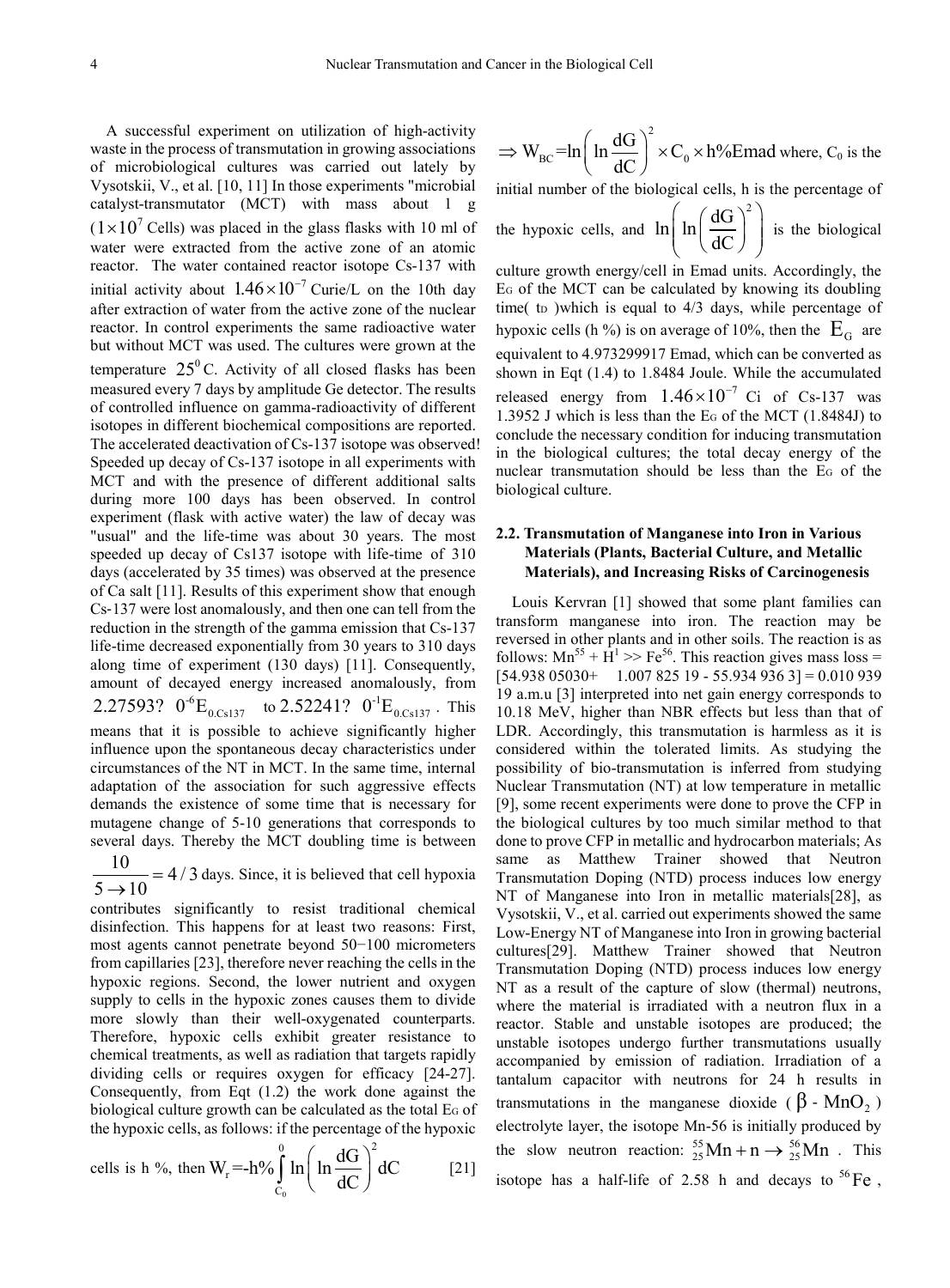accompanied by the emission of  $\beta$ <sup>-</sup> particles and  $\gamma$ -rays:

 ${}^{56}_{25} \text{Mn} \rightarrow {}^{56}_{26} \text{Fe} + \beta^-$ ,  $\gamma$ -rays at 846.75, 1810.67 and 2113.04 keV[29], which confirms the role of radiation as one of the essential agents that are necessary to stimulate the NT in the metallic materials as previously postulated by current thesis. By same methodology, Vysotskii, V., et al. conducted a series of experiments based on new technology employing the precise methods of mossbauer spectroscopy to investigate the effect of NT of Manganese into stable rare isotope Iron ( $Fe^{57}$ ) by means of mossbauer effect according to the reaction  $Mn^{55} + d^2 + \gamma_{Ray} \rightarrow Fe^{57}$  in growing bacterial cultures in heavy-hydrous ( $D_2O$ ) sugarsalt nutrient medium deficient in Iron and contain Manganese. They placed various single-cell organisms like Deinococcus Radiodurans in heavy-water containing manganese sulphate.  $Fe^{57}$  would result if a deuteron enter the nucleus of the manganese due to nuclear reaction , which can be detected easily at very low levels and with no chance for mistaken identity using the Mössbauer effect. Vysotskii, V., et al. found that  $Fe^{57}$  was made at a constant rate when heavy-water and manganese were both present in the growing cultures. No effect was seen when normal water was used or when the manganese was absent. During growing, the replication of DNA of the bacterial cultures has been occurred. As Mössbauer spectroscopy is a gamma-ray source, it confirms the role of radiation as one of the essential agents that are necessary to cause aberrant genetic alteration results in cell cycle arrest, stimulate the NT in the biological cultures, and increasing risks of carcinogenesis as previously postulated by current thesis. With respect to risks of carcinogenesis on genes and cell cycle alterations following an Ionizing Radiation effect; Tobias Sahr, Gabriele Voigt [30] has showed that Low level radiocaesium exposure alters gene expression in roots of Arabidopsis. They have measured the accumulation of caesium in plant material grown for 5 wk on agar contaminated by up to 60 Bq  $/$  cm<sup>3</sup>  $134\text{Cs}$ .  $134\text{Cs}$  was found to accumulate, in particular, in leaf rosettes and was dependent on the activity concentration in the growth media. All effects observed upon  $^{134}Cs$ application were caused by low chronic doses of ionizing radiation and not by the known effects of Cs ions and showed an up-regulation of genes involved in the DNA excision and repair system, and in homologous recombination events. In addition, genes influencing the cell cycle and the

## **3. Results**

32].

The results of all the provided experiments in section Methods and Materials are consistent with the existence of radiation being essential to induce NT in the biological bodies. Measuring the biological EG in MeV or Joules,

cytoskeleton were only induced with ionizing radiation [31,

allows to asses the limits of energy that is suitable for the treatment purpose. From data of the experiment shown in (2.1), the accumulated released energy from Cs-137 (1.3952 J) was less than the EG of MCT (1.8484J), to confirm the necessary condition for transmutation to be induced in the biological cultures and achieve significantly higher influence upon the spontaneous decay characteristics; the total decay energy of the NT should be less than the EG of the biological culture, and in the same time, the  $E<sub>G</sub>$  of the biological cell should be greater than that produced by these reactions to allow their occurrence within the cell. As a result of the mass loss of NT reactions that occur naturally in biological bodies a net surplus of energy was also produced which is almost impossible to be detected or observed except by high technical methods like Mössbauer spectroscopy as shown in the experiment shown in (2.2). The safe transmutation is defined by the nuclear reaction that results in a net gain of energy less than that of the standard has been set for a long-term of exposure to LDR effects, whereas the harmful or lethal one needs higher  $E<sub>G</sub>$  than that of LDR level so that it may occur in the presence of any agent that could cause an increase in the  $E<sub>G</sub>$  of the biological cell. Similar methodology fulfilled that of Vysotskii, V., et al. and Matthew Trainer that is presented in experiment shown in (2.2) confirms a point of view assessed in the current approach that bio-transmutation is inferred from studying NT at low temperature in metallic materials, and that NT in these various materials should have common causes, and consequently have at least some related results. Thus, the exposure of biological bodies to environmental stressors, such as ultraviolet (UV) radiation, air pollutants, metal ions or ionizing radiation, microbial action…etc influences important cellular responses, resulting in a changed gene-expression profile which damages or disturbs the DNA replication, and leads to a cell cycle arrest causing an inappropriate cell proliferation to occur as shown in the experiment shown in (2.2) and cancer is a disease of inappropriate cell proliferation.

## **4. Discussion**

In general it is already settled down that CFP between charged nuclides results in a radiation of low levels which are almost impossible to be detected or observed. Around room temperature, energy of particles as deuterons, and protons are very small, consequently the penetration ratio through coulomb barrier between one of those particles and another nuclide in metallic, or hydrocarbon, or biological materials is not enough for Fusion reactions to occur between nuclides, which expresses the case of stability for those materials. By increasing energy of such nuclides artificially by means of a high voltage electric field or irradiation, or increasing such energy naturally by existence of background thermal neutrons, the penetration ratio would be increased to a level that overcome coulomb barrier between particles to permit the CFP [9]. In order to explain a phenomenon, one must place it in a framework accepted by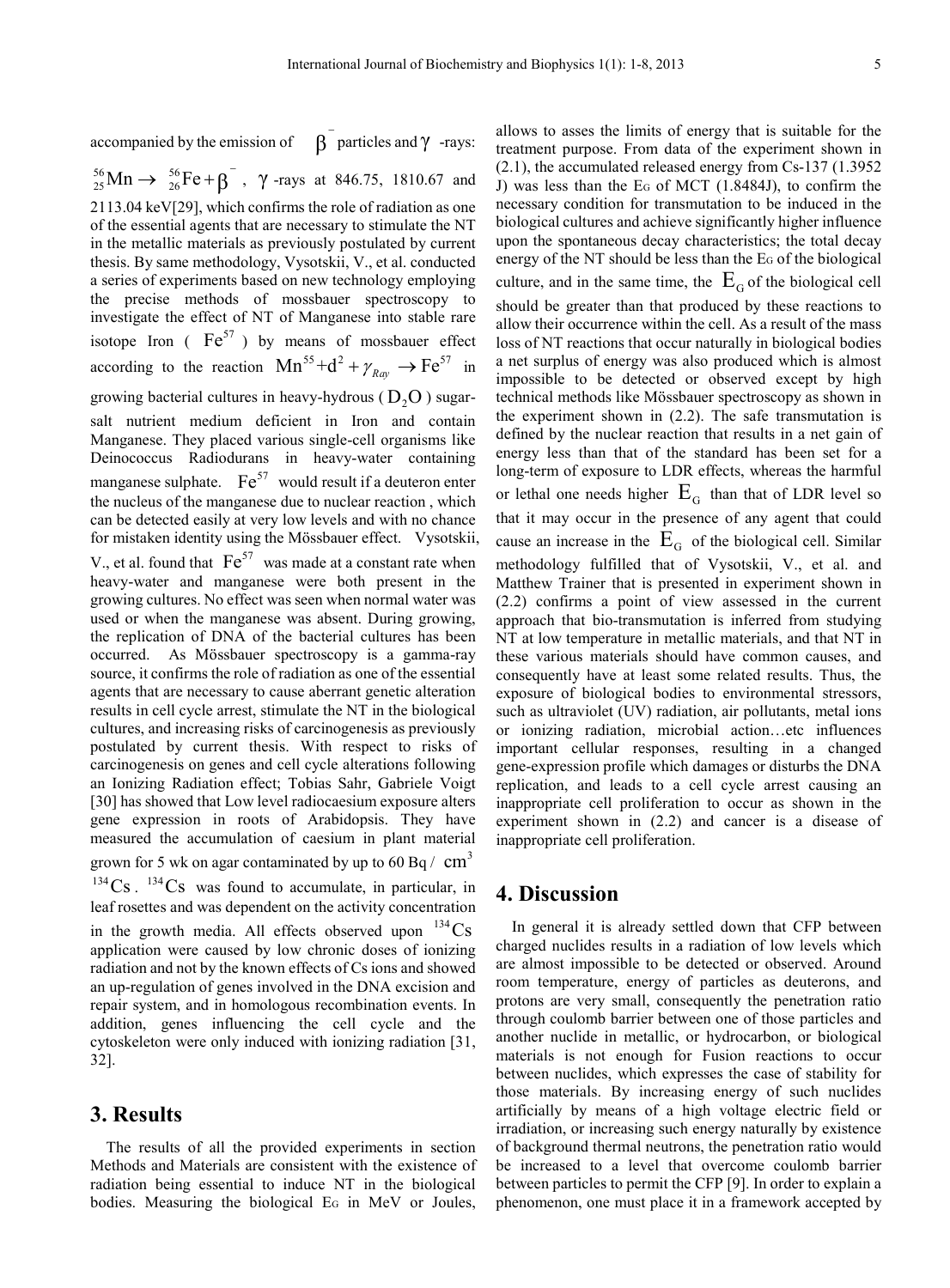at least the majority of scientists. After establishment the existence of biological transmutations, it was required to suggest a global theory at the atomic level where this theory could provide a base for the explanation of transmutations at low energies. This approach disagrees with prior view for transmutation as a balance of elements, and considers it as balance of energies instead. Explaining of observations of the provided experiments in section "Methods and Materials  $(2.)$ " had not been introduced yet, as measuring of E<sub>G</sub> of the MCT done by applying Emad formula [14-19] as previously shown. Such new measuring allowed for the first time to estimate the biological EG in MeV or Joules, to asses the limits of energy that suitable for the treatment purpose and provides the missing part to investigate all effects of the Human-caused background. For instance, the provided experimental analysis in (2.1) has settled down the necessary condition to induce NT in BC; the total decay energy of the NT should be less than the EG of the biological culture, and in the same time, the  $E<sub>G</sub>$  of the biological cell should be greater than that produced by these reactions to allow their occurrence within the cell. Such experimental analysis provides the hope that the CFP in biological systems gives solution to the problem of radioactive waste products (RWP), taking into account that RWP total decay energy, and the net gain of energy from these fusion reactions should not exceed the EG of each of the biological culture, and the cell respectively, provided that their effect is less than the LDR effects. In addition, this condition confirm the hypothesis of current approach and illustrate the role of background thermal neutrons as an energetic radiation source to increase the Gamow factor that responsible for penetrating Coulomb barrier between two nuclei. The background neutrons that collide with biological bodies in which "Mg adenosine triphosphate (Mg ATP)" the energy producer that lies in the mitochondrion of the cell acts as a condensed cyclotron on a molecular scale or a biological particle accelerator catalysis NT by acquiring the collided neutron enough energy to react with an element in the cell. Thus, the mechanism of the biological transmutations can be summarized as follows; naturally the elemental harmless transmutations are continuous operations in all living organisms, to maintain their balance of elements as they need relatively small EG to occur, and until the increase of the EG of their cells to a level permits such harmful transmutations. Such mechanism introduces an extremely simple and fundamental principle for cancer in relation to the physical energy condition of a cell. Fundamentally, the connection between the cell cycle and cancer is obvious: cell cycle machinery controls cell proliferation, and cancer is a disease of inappropriate cell proliferation, in which cancer cells are linked in a vicious cycle with a reduction in sensitivity to signals that normally tell a cell to adhere, differentiate, or die. Stages of cell cycle are  $G_1$ -S- $G_2$ -M, The M stage stands for "mitosis", in which nuclear chromosomes separate and cytoplasmic (cytokinesis) division occurs and produces two identical daughter cells and its duration is defined by cell doubling or division time

and denoted by  $L<sub>D</sub>$  which is the parameter that express

 $E_G$  of the biological cell as previously introduced in Eqt (1.2) [14-19]. Since the lower nutrient and oxygen supply to cells for a long term cause them to divide more slowly [33], their doubling time to would be longer and hence their  $E<sub>G</sub>$  would be larger. Thus, Cancer is a critically High state of energy and slow division within a cell, in which the cell is being "trapped" for various reasons; when a high energy proliferating cell is found to be lacking the proper nutrition, consequently would allow the harmful transmutations which impair balance of energies. Once the intake energy to cells is insufficient for the demand, hydrogen will be shifted to pyruvic acid converting it to lactic acid. Lactic acid build up in tissues and blood is a sign of inadequate mitochondrial oxygenation, which may be due to hypoxemia, poor blood flow (e.g., shock) or a combination of both. If severe or prolonged it could lead to cell death (apoptosis) [27]. Such explaining settle down the fundamental principle for cancer in relation to the physical energy condition of a cell as previously introduced. Data shown in the presented experiment in (2.2) indicate that low-level ionizing radiation influences important cellular responses, resulting in a changed gene-expression profile, confirming that damaging or disturbing the DNA replication, induce the gene expression of cyclin  $B_1$  and lead to a  $G_2$  arrest [34], that shows risks of carcinogenesis following an Ionizing Radiation effect on genes and cell cycle alterations, and the role of radiation as an agent regulates the NT in the biological cultures, and causes genetic alteration that if severed lead to cancer. As cell cycle proteins are involved in the regulation of mitosis and RNA processing in eukaryotes [35], and act with cyclindependent protein kinases, and cyclins to control the cell cycle [36]. The cyclin-cyclin dependent kinase (CDK) adds phosphate to a protein along with cyclins represent major control switches for the cell cycle, causing the cell to move from  $G_1$  to S or  $G_2$ to M. The impact of low levels of ionizing radiation on gene expression in BC and its effect on cell cycle and consequently  $t_p$  and  $E_q$  has been investigated by current approach to provide a view on transcriptional changes of potentially irradiation-responsive genes along with its DNA damage, causing cyclin-cyclin dependent kinase inhibitors (CDIs) bind to and inhibit CDK, followed by arresting the cell cycle at some phases that lead to increase  $t<sub>D</sub>$  and consequently  $E_G$  of the biological cell, as shown in the presented experiment in (2.2), that if severed the protein p53 blocks the cell cycle inducing apoptosis (cell death) where a genetic a defect in p53 leads to a high frequency of cancer in affected individuals[37]. As, this combination of altered properties increases the difficulty of deciphering which changes are primarily responsible for causing cancer it would be easier to conclude that all agents that lead to increase  $t_{\rm p}$  and consequently  $E_{\rm G}$  of the biological cell are considered as cancer causes. . Hereby, current approach recommends that a test for cell EG can play a major role in targeted earlier interception for cancer.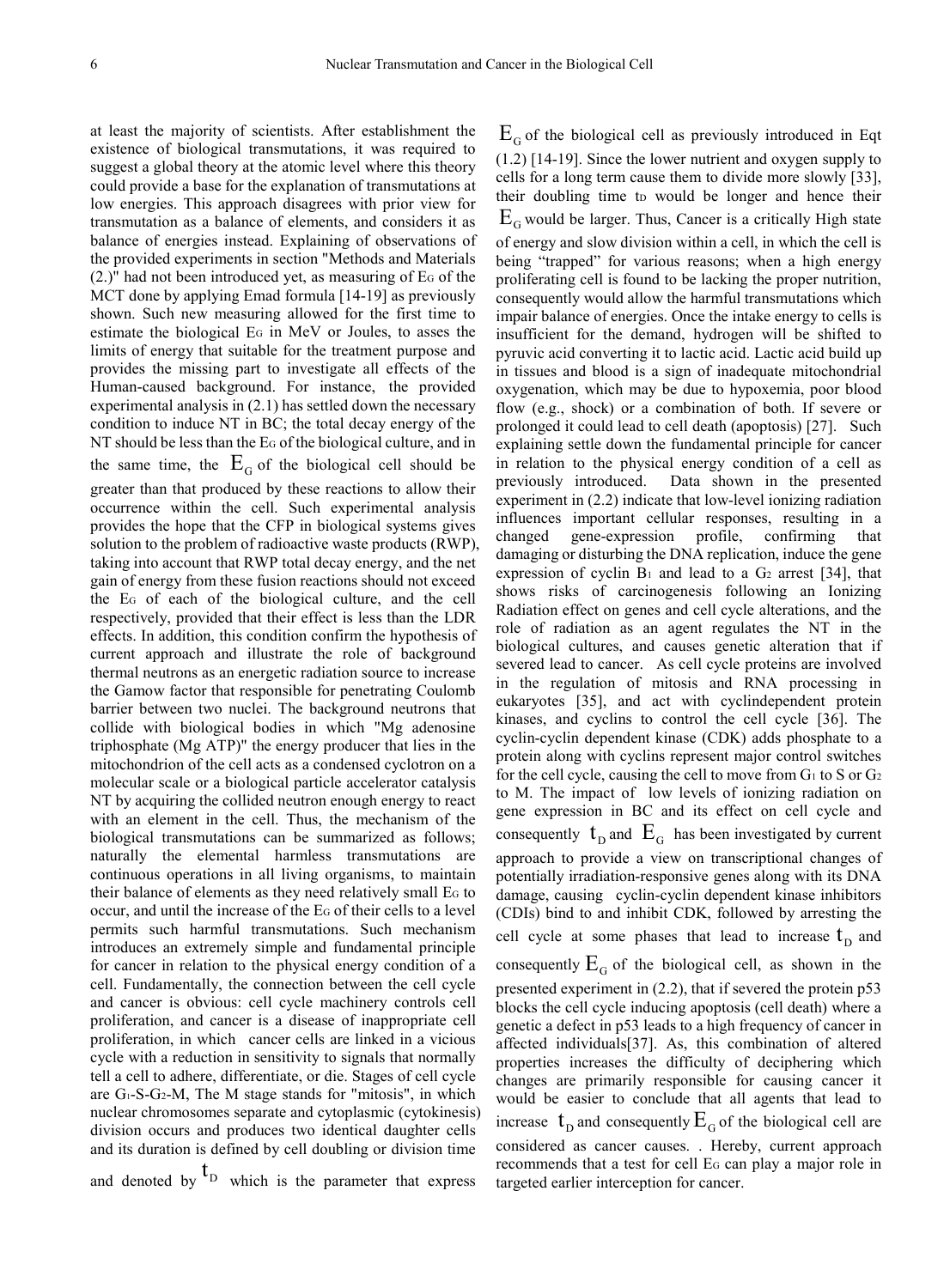# **5. Conclusions**

It is concluded that elemental transmutations were indeed occurring in life organisms as the EG of these organisms is the only parameter that allows such transmutations and were probably accompanied by a net gain of energy due to the mass loss of transmutation reactions. For transmutation occurrence in biological culture, the total decay energy of such nuclear transmutation should be less than the growth energy of the biological culture. It is a matter of energy balances; under the natural circumstances, the low growth energy of the biological cell doesn't allow harmful or lethal transmutations of elements. As far as cell growth energy increases due to exposure to the long-term effects of low doses of radiation in the presence of MCT, whenever the biological cell allows harmful transmutations which cause different types of cancerous tumors.

# **Conflict of interest**

The author declares that there is no conflict of interest concerning this paper.

# **REFERENCES**

- [1] Louis Kervran: Biological Transmutations and Modern Physics , Maloine S.A. Publisher, Paris (1982) ISBN 2-224-00831-7
- [2] C. Louis Kervran: Biological Transmutations and Modern Physics Review by: Eugene Mallove, from Infinite Energy.2000; 34: 56-9
- [3] Goldfein, S. 1978. "Energy Development from Transmutations in Biological Systems," May, U.S. Army report; reprinted in Infinite Energy, 3, 18, 78-82.
- [4] Guise TA. Bone loss and fracture risk associated with cancer therapy. Oncologist. 2006; 11: 1121-31.
- [5] Holt PR. Dairy foods and prevention of colon cancer: human studies. J Am Coll Nutr. 1999; 18: 379S-91S.
- [6] Baron JA, Beach M, Mandel JS, van Stolk RU, Haile RW, Sandler RS, et al. Calcium supplements for the prevention of colorectal adenomas. N Engl J Med. 1999; 340 :101-7.
- [7] Giovannucci E, Rimm EB, Wolk A, Ascherio A, Stampfer MJ, Colditz GA, et al. Calcium and fructose intake in relation to risk of prostate cancer. Cancer Res. 1998; 58: 442-7.
- [8] Cassileth B. The Alternative Medicine Handbook: The Complete Reference Guide to Alternative and Complementary Therapies. New York, NY: W.W. Norton; 1998
- [9] H. Kozima, and T. Mizuno, Nuclear Transmutations in Hydrocarbons; Polyethylene (XPLE) Films and Phenanthrene on Pt Mesh Substrate, Reports of CFRL (Cold Fusion Research Laboratory), 8-4, pp. 1-18 (October, 2008)
- [10] Vysotskii, V.I., Kornilova, A.A., and Samyolenko, I.I. "Experimental Discovery and Investigation of the Phenomenon of Nuclear Transmutation of Isotopes in Growing Biological Cultures," Infinite Energy.1996; 10: 63-6.
- [11] Vysotskii, V.I., Kornilova, A.A., Tashyrev, A.B., Odintsov, A., Accelerated Deactivation of Reactor Cs-137 Isotope In Growing Biological Cells8th International Workshop on Anomalies in Hydrogen / Deuterium Loaded Metals.
- [12] N.A. Reiter, Dr. S.P. Faile, Observations of a Possible Biological Alteration of the Radioactive Decay Of Thorium by Fungi, 12 August, 2002 http://www.papimi.gr/spfaile/Rad ioFungi.htm
- [13] N.A. Reiter, Dr. S.P. Faile, Further Observations of a Possible Biological Alteration of Radioactive Decay, 28 August, 2002 http://www.papimi.gr/spfaile/RadioFungi\_part II.htm
- [14] Emad Moawad. Isolated System towards a Successful Radiotherapy Treatment, Nuclear Medicine and Molecular Imaging (2010) 44:123–136**.**
- [15] Emad Y. Moawad Radiotherapy and risks of tumor regrowth or inducing second cancer. Cancer Nanotechnology (2011) 2:81–93.
- [16] Emad Y. Moawad, Clinical and pathological staging of the cancer at the nanoscale, Cancer Nano (2012) 3:37–46.
- [17] Emad Y. Moawad, Reconciliation between the clinical and pathological staging of cancer. Comp Clin Pathol. 2012; DOI: 10.1007/s00580-012-1603-6.
- [18] Emad Y. Moawad, Optimizing Bioethanol production through regulating Yeast Growth Energy, Syst Synth Biol (2012) 6:61–68
- [19] Emad Y. Moawad (2013). Safe Doses and Cancer Treatment Evaluation. Cancer and Oncology Research, 1 , 6 - 11. doi: 10.13189/cor.2013.010102.
- [20] Health Risks from Exposure to Low Levels of Ionizing Radiation: BEIR VII – Phase 2 (Free Executive Summary) http://www.nap.edu/catalog/11340.html
- [21] Serway RA, Jewett JW Physics for scientists and engineers, vol 1, 7th edn. Tomson-Brooks/Cole, Pacific Grove, 2008
- [22] O'Donoghue JA, Sgouros G, Divgi CR, Humm JL. Single-dose versus fractionated radioimmunotherapy: model comparisons for uniform tumor dosimetry. J Nucl Med. 2000; 41: 538–47.[Abstract/Free Full Text]
- [23] Drug penetration in solid tumors; A. Minchinton and I. Tannock; Nature Reviews Cancer. 2006; 6:583-92
- [24] Gillies RJ, Gatenby RA Hypoxia and adaptive landscapes in the evolution of carcinogenesis. Cancer Metastasis Rev. 2007; 26:1573
- [25] Sullivan R, Graham CH Hypoxia-driven selection of the metastatic phenotype. Cancer Metastasis Rev. 2007; 26:319–31
- [26] Brown JM, The hypoxic cell: a target for selective cancer therapy-eighteenth Bruce F. Cain Memorial Award lecture. Cancer Res. 1999; 59:5863–70
- [27] Castello PR, David PS Mitochondrial cytochrome oxidase